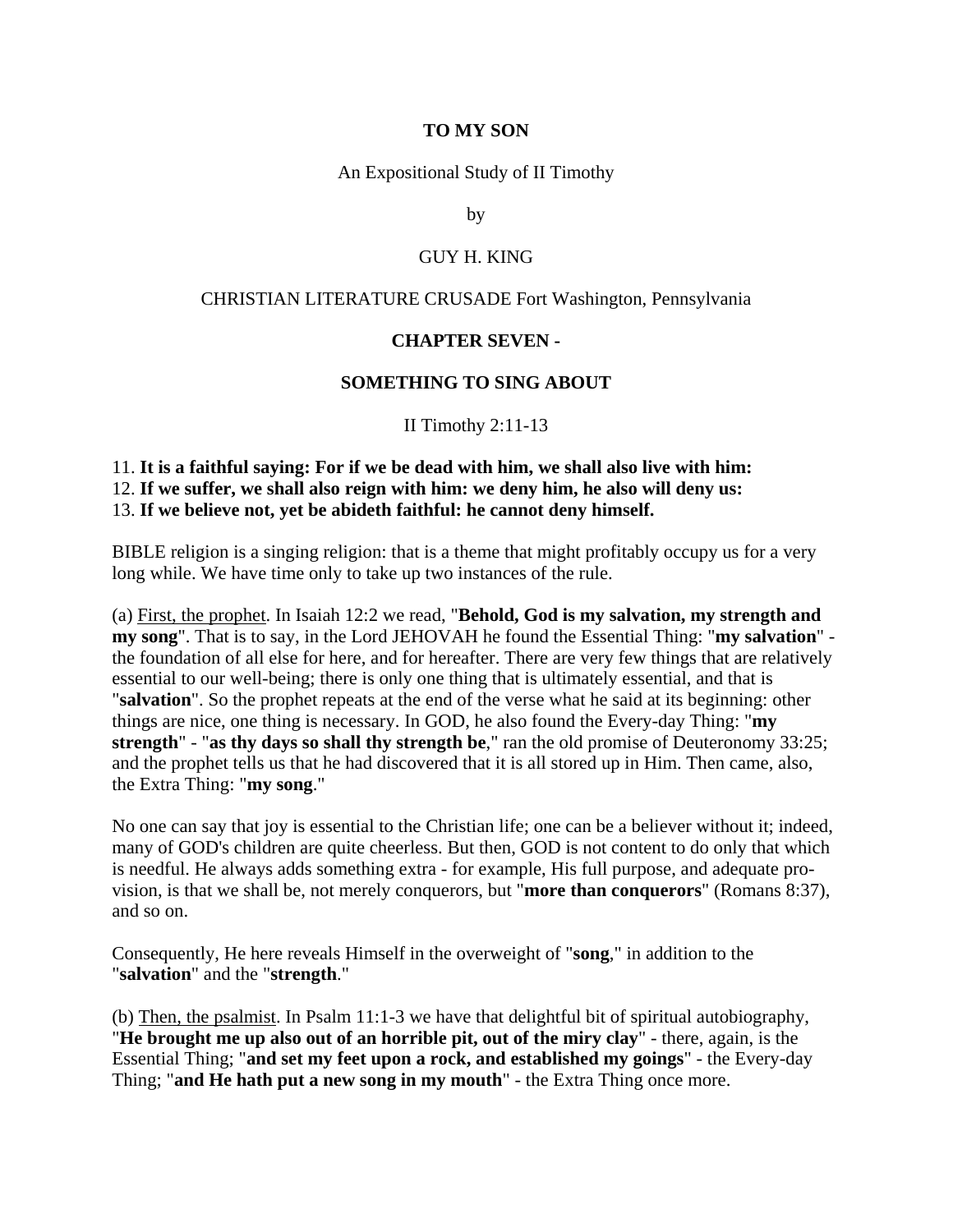There's no need for the song; but it is a great help to have it, not only for our own delight, but also for the blessing of others. Note here that, most surprisingly, we are told "**many shall see it . . .**": "**hear it**," is presumably what he said? No, there's no mistake: when we have the song, there is not only vocal effect, but visible result - the whole being and behaviour are happily irradiated, and many are led to "**trust in the Lord**".

For illustration of a song's effect read again Browning's "*Pippa Passes*".

When we come over into the New Testament, we find the same thing is true.

(a) In Ephesians 5:19, we are exhorted to be "**speaking to yourselves in psalms and hymns and spiritual songs, singing and making melody in your heart to the Lord**": our hearts in tune with our hymns, our songs being directed to GOD's ears as well as to man's.

Dean Armitage Robinson points out that the early Christians would inevitably have to exclude themselves from the public feasts of the Greek cities, because of the idolatrous rites, and ribald drunkenness, so much in evidence there. The loss of all this colour and brightness was more than compensated for in the sacred songs of the Christian's hospitable fellowship: wherever there was a supper, or a gathering, there would be sure to be singing.

(b) In Colossians 3:16, we come upon the joyous atmosphere again, "**teaching and admonishing one another in psalms and hymns and spiritual songs, singing with grace in your hearts to the Lord**" - the heart and the hymn reacting mutually upon each other, and both offering their praise to the Lord Who inspired it. We recall the place of song to the great Revival movements - of Wesley's hymns; of Moody's Sankey; of Torrey's Alexander.

Of course, some people simply can't sing - they have no voice, no ear; pitch and tone and rhythm are mysteries quite beyond them. For their encouragement, Psalm 95:1 invites, "**O come, let us sing into the Lord; let us make a joyful noise to the Rock of our salvation**" - even those who can't sing, can make a joyful noise.

I suspect that the psalmist didn't mean that, but was directing his remarks first to the congregation, and then to the organist, for the psalms were usually sung to musical accompaniment; but all the same, I think we may legitimately apply the words to the less accomplished of our songsters. After all, GOD did make the crows, as well as the nightingales, and assuredly takes pleasure in the performance of each.

Bible religion is of such a fine quality that it can inspire a song even in the most unlikely and unpromising conditions. Let me justify that statement by calling your attention to two phrases in Psalm 77: Verse 2 has "**my song in the night**" - we are little likely to find much joy in the darkness and distress of such circumstances; but verse 6 has "**my** *sore* **in the night**". He, truly, will be one of GOD's nightingales! Or, there is that other occasion with which we shall all be familiar, in Acts 16:25, when "**at midnight Paul and Silas . . . sang praises unto God**".

More nightingales! Sore and stiff from their beating and from the stocks, flung into the foul and filthy dungeon of "**the inner prison**," they yet found something to sing about.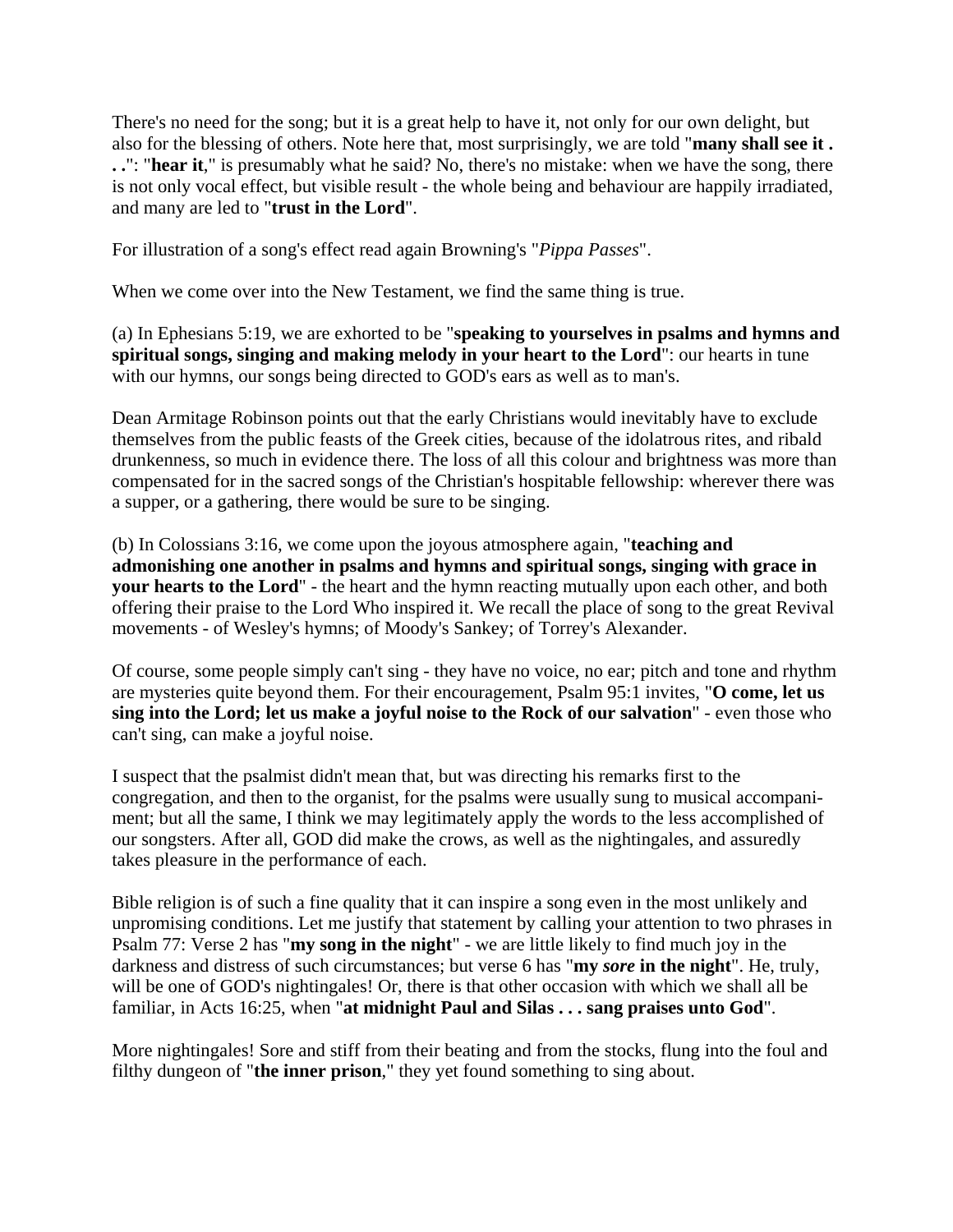Yes, a singing religion; but what has all this got to do with our present passage? Well-note that opening phrase, "**It is a faithful saying**". It comes also in I Timothy 1:15, and 4:9, and in Titus 3:8. The scholars think they are hymns, taken from a collection which was in use among the early Christians sung, for example, in the little services held in private houses, e.g. "**the church**  which is in his house", Colossians 4:15, at the Table of the Holy Supper, on their partings one from another, on the occasion of a baptism, on the last journey to martyrdom. Such is the suggestion of Dr. Moule.

Professor David Smith thinks he can guess who was the composer of the hymns, and the compiler of the manual. Comparing the language of these four with that of the Acts, and of Luke, he is persuaded in his own mind, by the peculiarities common to both, that the author (speaking humanly) is none other than the worthy Doctor himself.

Of course, there was another hymn book also in use, for the synagogue worship, and for the celebrations of the great Feasts. It wasn't a great fat volume, with a lot of hymns that were never used - it had only 150, all in constant demand. You will recall a specific reference to this hymnbook in Matthew 26:30, "**when they had sung a hymn, they went out . . . .**" As a matter of fact, we know what was the particular one chosen: it was Hymn No. 118 - you would know it as Psalm 118.

Doubtless, in addition to these two collections, one of the brethren would occasionally compose a special hymn, as people do now - like, for instance, A Hymn for Airmen. Dr. Handley Moule, in his Colossian Studies, suggests the conjectural classification - "psalms, the songs of the Old Testament saints; and hymns, the inspired praises of the Christian Church; and spiritual odes, compositions developed by gifted individuals".

The particular hymn that forms the portion for our present study may very well have been used as a baptismal hymn; for we cannot but see how closely its thought follows the lines of the baptism passage of Romans 6:3ff. And certainly it seems to be very appropriate for such a time, and full of inspiration for a young convert making public profession of CHRIST in baptism.

We shall observe this in more detail as we proceed. The hymn is constructed in four stanzas, or verses; and I think, if we want a title for it, we might do very well to borrow from Rudyard Kipling, and call it "**If**" - for each verse begins with "**If**". Let us now examine it, and see what there is in it to sing about. The opening verse brings us

# **THE JOY OF AN EXPERIMENTAL FACT**

The fact of the believer's union with his Lord is here illustrated.

We are all familiar with the blessed doctrine of Justification by Faith; not quite so sure, perhaps, of Sanctification by Faith (Acts 26:18); here it is Identification by Faith. This last truth is unfolded in some detail in Romans 6::3ff, and in Ephesians 2:5ff. Just two links in the golden chain are here touched on - not merely as theoretical doctrine (no doctrine is simply that, in Paul's hands) but as experimental fact.

(a) "**If we be dead with Him**." Paul, even as he dictates, is facing certain martyrdom, and he is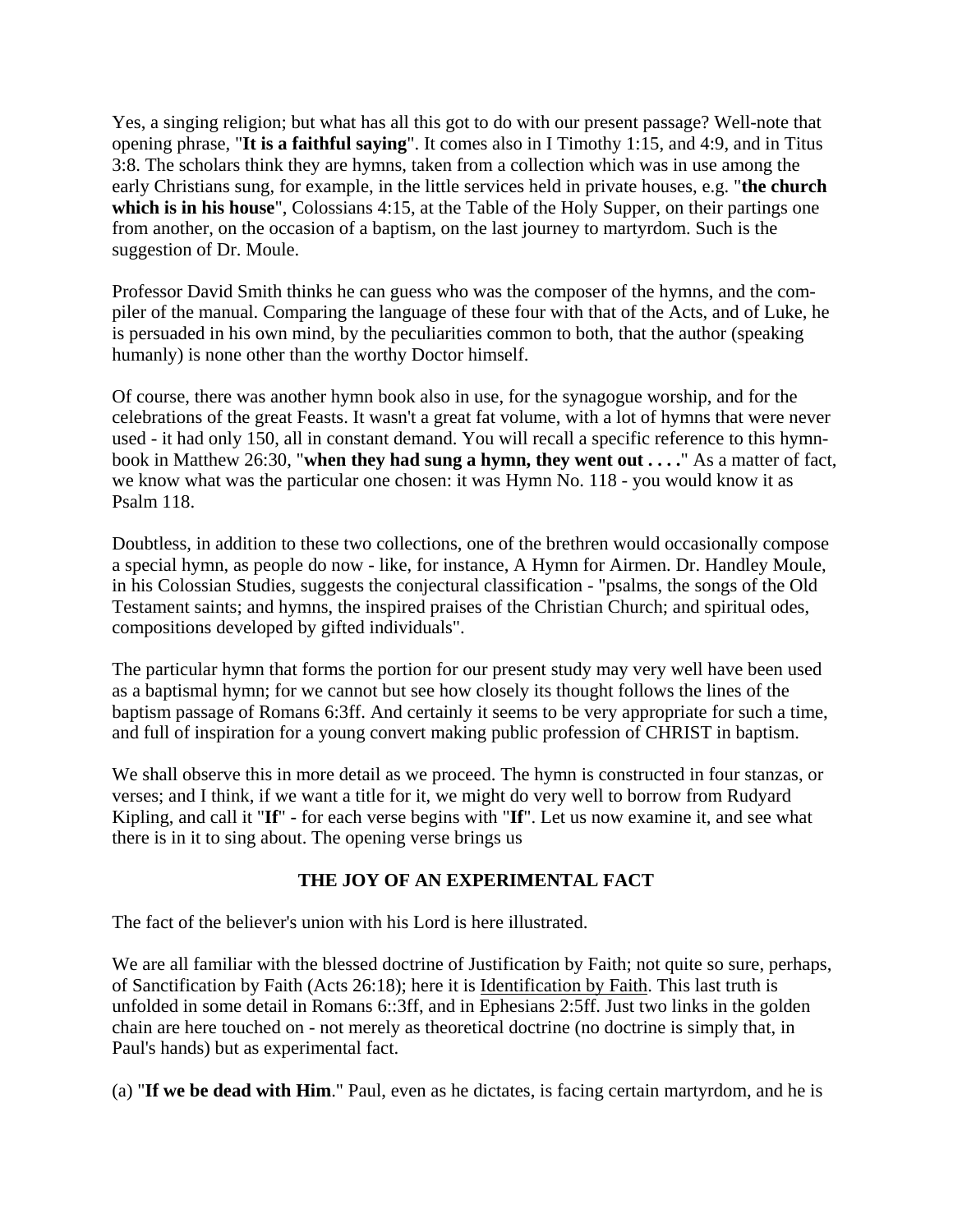quite aware of it. Timothy, to whom he writes, will also, in all probability, become a victim. Scores of others will follow in that noble army. Many think that this is the death with Him to which the apostle refers.

But this can scarcely be the case, since, in that event, the verb would have to be in the future tense - as are, incidentally, all the other verbs in the passage - as if to read, "If we shall become dead . . ." Whereas, it is the aorist tense which is, in this one place in the passage, employed, as indicating that the reference is to something that has already, in some specific moment, taken place: "If we died. . ." When did this happen?

Potentially, when JESUS died; experimentally, when we were identified with Him by faith. Do you remember the old Sin Offering of Leviticus 4? The sinner brings his offering for sacrifice and first, as he confesses his sin, he lays his hand on, and leans his weight on the animal, which is then slain in his stead. In the type-economy of GOD, this all pointed to the personal relationship of the believer with Him Who fulfilled the type when He came to be the Lamb of GOD. The sinner turns to Him, confessing his sin, and resting his whole weight of trust on Him and GOD reckons the Identification of Faith to have taken place.

As in the old type, the offerer's sin was taken to have passed to the victim, and the victim's death accounted to the offerer - so, on our act of penitence and faith, our sin is "**laid on Him**" (Isaiah 53:6), and His death is reckoned to us (Romans 6:11). GOD accounts it so; let us "**reckon ourselves likewise**."

It is in this sense that Horatius Bonar sings:

"I lay my sins on JESUS The spotless Lamb of GOD"

and Isaac Watts:

"My faith would lay her hand On that dear head of Thine, While, like a penitent, I stand, And there confess my sin"

Our personal faith has identified us with Him; and because He has fully borne the penalty, so also, "**in Him**," have we. Is that not something to sing about? But, further -

(b) "**We shall also live with Him**." This "**death**" we speak of is not the end, it is the beginning. In the language of Ephesians 4:22-24, "**the old man**" - that is, the man of old, the man you used to be - is done with; and "**the new man**" - the new-born man you are now going to be - is started upon his life.

It is verily a resurrection life, linked up with His, knowing, as an experimental fact, "**the power of His resurrection**", Philippians 3:10. We have been saved from sin's eternal penalty by His death; and now we are to be saved from its daily power by His resurrection life-power within us - " **. . . being reconciled, we shall be saved by His life**," as we read in Romans 5:10. Or, as we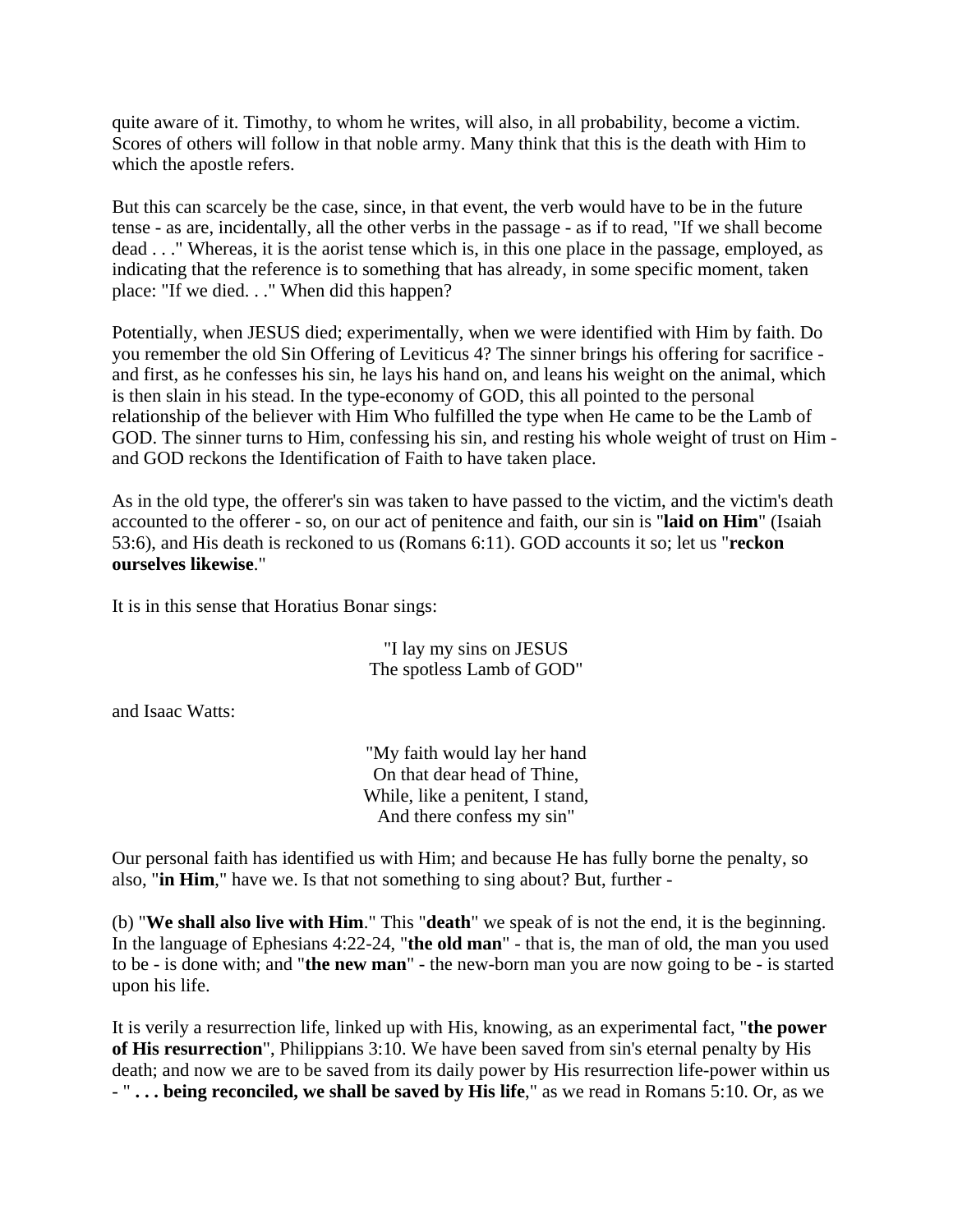have it in Galatians 2:20, "**I am** [have been] **crucified with CHRIST, nevertheless I live, yet not I but Christ liveth in me**" - there is the old "**I**," and the New "**I**," and the small "**I**".

If, now that we are Christians, we try to live the Christian life of ourselves, we find how hard it is, and we have so many falls and failures; but if, reckoning upon our Identification with Him, we realise His indwelling presence, and get self out of the way, so that He may do the living in us, and out through us, the life becomes a very different thing. Now it is life indeed; now it is fulness of life; now it is what my friend Lindsay Glegg would call, life with a capital "L"; now it is that grand quality of life which, in John 10:10, the Master characterises as "**more abundant**."

Again we say, is this not something to sing about? And here is another of our happy possessions -

## **THE JOY OF A MAGNIFICENT FUTURE**

Our religion deals with the past - which, for the believer, is most wonderfully accounted for.

It deals also with the present bringing him all he needs for the problems, perplexities, perils, and possibilities of his everyday life.

But let us never forget that it also guarantees to him a golden future. "**The path of the just is as the shining light that shineth more and more unto the perfect day**," says Proverbs 4:18.

We often speak of "*the good old days*", and there is no mistake about it, they were, in so many ways, so very fine; but the new days just on ahead are going to be finer yet. In the poet Browning are some things "**hard to be understood**," as Peter wrote of Paul (II Peter 3:16); but he never penned a plainer, simpler, truer word than when he said "*The best is yet to be*" - for the believer, that is.

Well now, Paul continues (a) "**If we suffer**" - as some Christians will be called to do. The father and son - writer and reader of this Letter - with the long line of those who have endured much for their loyalty to the Lord and His truth, right down to such as Pastor Niemoller, and his confreres, in concentration camps; those who lie, even for years, on a weary bed of pain, unyielding, and uncomplaining; those who, in Shakespeare s words, are the victims of "the slings and arrows of outrageous fortune". Many a believer, one way and another, is called upon to suffer.

I wonder if they have been able to enter into the brave utterance of Paul, one of the greatest sufferers that the Gospel has ever known, as II Corinthians 11:23ff. avouches, when he said, in Romans 8:18, "**I reckon that the sufferings of this present time are not worthy to be compared with the glory that shall be revealed . . .**"

What is this far-outweighing" glory"?

In the words of our present passage, it is (b) "**We shall also reign with Him**." An unimaginably wonderful prospect awaits the faithful believer, and amongst the golden experiences that lie before him is this reigning. All who are truly loyal to Him here, whether that loyalty incur suffering or not, will reign with Him hereafter.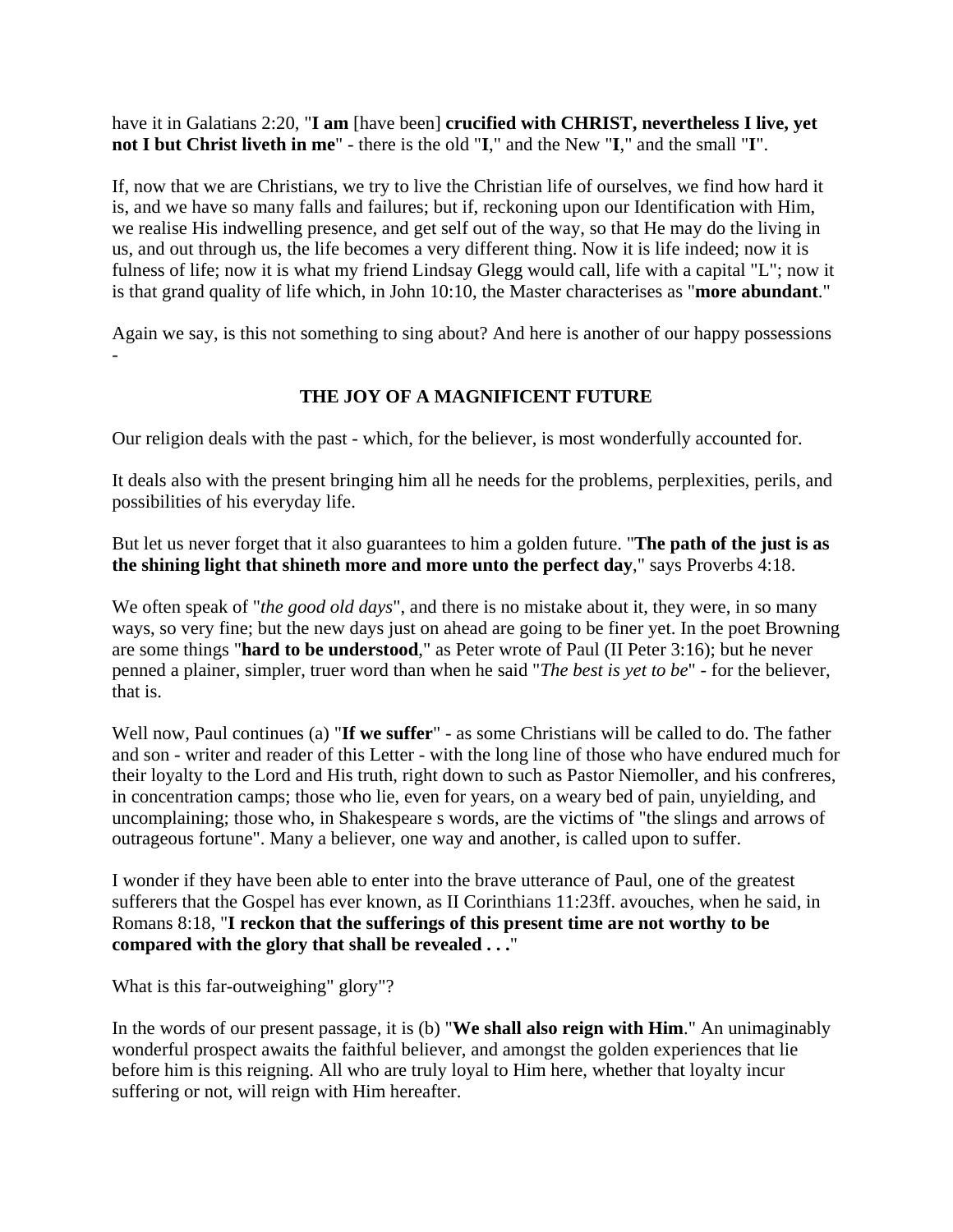Note three things about it:

(i) *The Nature of it* - "**to him that overcometh will I grant to sit with Me in My throne**" Revelation 3:21. It is told that little Prince john, youngest child of King George V, who died at a tender age, used to love to play a game with his royal father. They would go to the Throne Room at Buckingham Palace, and when the King had taken his seat on the throne, he would bend forward and lift up his little son, and sit him beside him on the throne, to the infinite delight and pride of the little prince. A very pretty little story, if it is true. But it is something so very much more than just a pretty story that is revealed to believers in this verse. It is actually the case that, in some real sense, the faithful will share His throne, and be associated with His reign.

(ii) *The Place of it* - "**we shall reign on the earth**," Revelation 5:10. I know some would translate that "**on**" as "**over**"; but I would point out that we have exactly the same word and construction in Matthew 6:10, Gk., as here: "**Thy will be done on the earth**".

This reigning idea is not to be spiritualised or relegated to the blissful experiences and occupations of Heaven. It is to take place in this very world where we now live. Some strange personal revolutions will be seen in that day when, in the words of Matthew 19:30, "**many that are first shall be last; and the last shall be first**" - when prominent people will have to take a back seat, and erstwhile humble folks will constitute, in a literal sense, the ruling class. Yes, down here.

Isn't there an earth sound about the 28th verse of the same chapter, "**Ye also shall sit upon twelve thrones, judging the twelve tribes of Israel**"? And this, from Luke 19:17-19, " **. . . have thou authority over ten cities . . . five cities**"?

(iii) *The Time of it* - "**they lived and reigned with Christ a thousand years**," Revelation 20:4. This is His glorious millennial reign on the earth. And to think that faithful souls shall have ruling responsibilities during that time: Does that give you something to sing about?

By the way, we may be reigning Christians even now. Do you recall that word in Romans 5:17 which speaks of some who "**shall reign in life**"? For the vast majority of Christians (let alone the worldlings), life reigns over them - their circumstances, their fears, their nerves, their feelings, and so on, are on top of them. But just the few Christians reign over life - they are on top of all those things we mentioned. Having formed the daily habit of receiving "**abundance of grace**", following upon the personal appropriation of "**the gift of righteousness**," they have the secret of royal living - even now, while they await their magnificent future.

Next in our hymn comes

# **THE JOY OF A PROVED FIDELITY**

This verse sounds a solemn note; yet even here, if we are on the right side of the matter, the happy note persists.

(a) "**If we deny Him**". But can we Christians do such a thing? Ah, "**let him that thinketh he**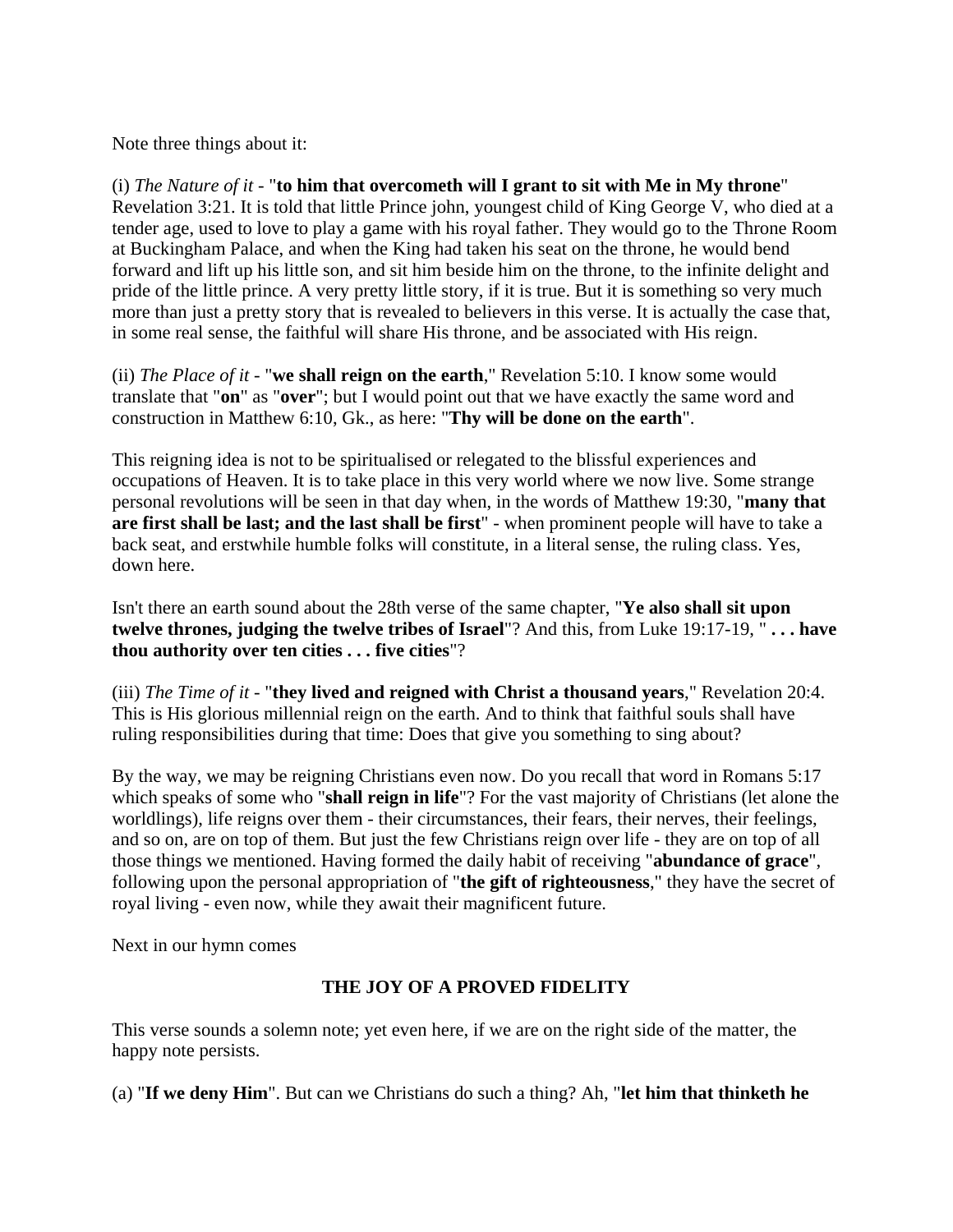**standeth take heed lest he fall**", I Corinthians 10:12. The Christian life has not removed us from the possibility of temptation: we may grievously succumb. When I John 2:1 says "**If any** [Christian] **man sin . . .**" (I John 2:1) it implies that a believer need not; but it also implies that he may.

We must be carefully and prayerfully on our guard lest, through needless fear, or through false shame, or through hope of gain, we even go so far as to deny our Saviour. Do you indignantly repudiate the suggestion? Well, hear another, and a familiar voice: "**Though I should die with Thee, yet will I not deny Thee. Likewise also said all the disciples**", Matthew 26:35. In spite of earnest asseverations of loyalty, let young man Timothy beware, for he will be sorely tried; let every reader beware, for the disciples' failure might so easily become ours.

## May GOD forbid; for

(b) "**He also will deny us**". How awful if He should ever say to us, "**I never knew you**", as He did to some people - spurious Christians, in their case - in Matthew 7:23. Yes, but this need not be. I take refuge in that "**If**" of our verse. It is said of Judas, in Matthew 26:16, that "**he sought opportunity to betray Him**". We have not to seek such: chances for disloyalty abound on every hand - in the home, in the office, in the workshop, even in the church; but how happy if those chances are ignored, if, by His grace, we prove our fidelity!

For remember that every "**opportunity to betray**" is also an opportunity to be true. Lack of space must send us hurrying on to consider

# **THE JOY OF AN UNSWERVING FRIENDSHIP**

The opening of this last verse of our hymn retains still the solemn tone, before it passes to its glad finish.

(a) "**If we believe not**" - it says. The Greek word is in the negative form, exactly the same as that translated later by "**faithful**." How many unbelieving believers there are: they have believed on Him to the saving of their soul, but there their believing has stopped. Come: do we really believe Him? Let us test ourselves by any of His words, taken just at random: Acts 20:35. "**It is more blessed to give than to receive**" - do we really believe that? John 10:28-29, "**I give unto them eternal life, and they shall never perish, neither shall anyone pluck them out of My hand**" what peaceful assurance of salvation we enjoy if we really believe that.

Matthew 28:20, "**Lo, I am with you alway, even unto the end of the age**" - do we, like David Livingstone, take that to be "the word of a gentleman"? Matthew 6:33, "**Seek ye first the kingdom of GOD and His righteousness, and all these things shall be added unto you**" pause a moment: do you really believe that?

If we fret and worry about these necessary things of life, quite obviously we just do not believe what He says. Oh but, you say, perhaps, it is so difficult to believe? That reminds me of a man who once went to consult Dr. Torrey about a spiritual difficulty. "You know, Doctor", he said, "I can't believe" - expecting him to reply, "And what can't you believe?" Instead, to the accompaniment of those piercing eyes, came quick, and revealing as lightning, the answer,